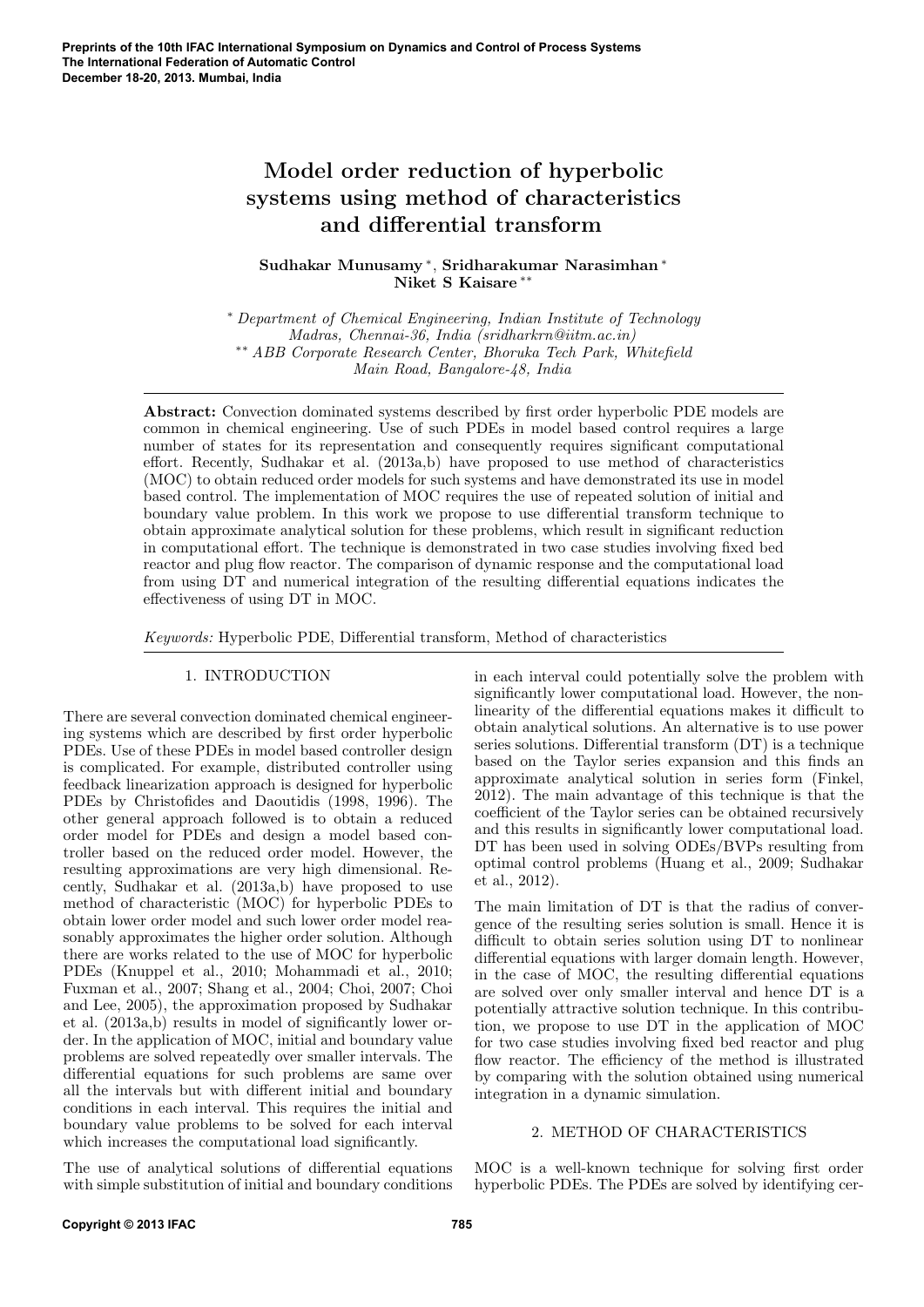tain directions called characteristic directions by relating the two independent variables  $z$  and  $t$ . The advantage is that the state variable can be obtained by integrating appropriate ODEs along these directions. The characteristic lines span the  $t-z$  space, and the accuracy of the solution depends on the density of such characteristic lines. The slopes of the characteristic lines depend on the value of the coefficient of the spatial derivative in hyperbolic PDEs. The number of characteristic lines with distinct slopes depends on the number of such distinct coefficient of the spatial derivative. Consider the following first order hyperbolic PDE,

$$
\frac{\partial}{\partial t} \begin{bmatrix} \Phi_1 \\ \Phi_2 \end{bmatrix} = - \begin{bmatrix} \psi_1 & 0 \\ 0 & \psi_2 \end{bmatrix} \frac{\partial}{\partial z} \begin{bmatrix} \Phi_1 \\ \Phi_2 \end{bmatrix} + \begin{bmatrix} f_1(\Phi_1, \Phi_2) \\ f_2(\Phi_1, \Phi_2) \end{bmatrix} \quad (1)
$$

In the above Eq. 1, Let,  $\psi_1 \neq \psi_2$  and then we have characteristic lines with two slopes. Let  $z_a(t; z^0, t^0)$  and  $z_b(t; z^0, t^0)$  represents the characteristic lines in t-z plane starting from a point  $(z^0, t^0)$ . Then the equation of the characteristic line  $z_a(t; z^0, t^0)$  and the equation for the dependent variable along this line are as follows:

$$
\frac{dz_a}{dt}(t; z^0, t^0) = \psi_1\tag{2}
$$

$$
\frac{d\Phi_1}{dt}(t, z_a(t; z^0, t^0)) = f_1(\Phi_1, \Phi_2)
$$
\n(3)

Similarly equations for the other characteristic line  $z_b(t; z^0, t^0)$ are as follows:

$$
\frac{dz_b}{dt}(t; z^0, t^0) = \psi_2
$$
 (4)

$$
\frac{d\Phi_2}{dt}(t, z_b(t; z^0, t^0)) = f_2(\Phi_1, \Phi_2)
$$
\n(5)

Fig. 1 shows these characteristic lines starting from two points  $(z_0, t_0)$  and  $(z_1, t_0)$ . Since only  $\Phi_1$  varies along  $z_a(t)$ and only  $\Phi_2$  varies along  $z_b(t)$ , both the variables will be obtained only at the intersection points of these characteristic lines and one such point is shown in Fig. 1 as  $(z_p, t_p)$ . The solution of Eq. 3 requires the simultaneous variation of  $\Phi_1$  and  $\Phi_2$  along the characteristic line  $z_a(t; z_0, t_0)$  for the evaluation of the function  $f_1$ . Since  $z_a(t; z_0, t_0)$  represents the variation of only  $\Phi_1$  starting from the point  $(z_0, t_0)$ , the value of  $\Phi_2$  needs to be approximated. Similarly, the solution of Eq. 5 requires the simultaneous variation of  $\Phi_1$  and  $\Phi_2$  along the characteristic line  $z_b(t; z_1, t_0)$  for the function  $f_2$  and hence the value of  $\Phi_1$  needs to be approximated.

In the approximation proposed in our earlier work (Sudhakar et al., 2013a,b), we allow variation in  $f_1$  and  $f_2$  which improves the solution accuracy and results in significantly lower number of characteristic lines. In this, the value of  $\Phi_2$  along the line  $z_a(t; z_0, t_0)$  is approximated from the other line  $z_b(t; z_0, t_0)$ . The arrow lines show the direction of approximation involved. Similarly the value of  $\Phi_1$  along  $z_b(t; z_1, t_0)$  is approximated from the other line  $z_a(t; z_1, t_0)$ . This approximation involves only initial value problems along the characteristic lines and is referred to as MOC-1 in this paper. The equation solved along  $z_a(t; z_0, t_0)$  is given by,

$$
\begin{bmatrix}\n\frac{d\Phi_1}{dt}(t, z_a(t; z_0, t_0)) \\
\frac{d\Phi_2}{dt}(t, z_a(t; z_0, t_0))\n\end{bmatrix} \approx \begin{bmatrix}\nf_1(\Phi_1, \Phi_2) \\
\left(\frac{\psi_1}{\psi_2}\right)f_2(\Phi_1, \Phi_2)\n\end{bmatrix} \tag{6}
$$



Fig. 1. Schematic figure showing characteristic lines starting from two different points in  $t-z$  plane

Equation solved along  $z<sub>b</sub>(t; z<sub>1</sub>, t<sub>0</sub>)$  is given by,

$$
\begin{bmatrix}\n\frac{d\Phi_1}{dt}(t, z_b(t; z_1, t_0)) \\
\frac{d\Phi_2}{dt}(t, z_b(t; z_1, t_0))\n\end{bmatrix} \approx \begin{bmatrix}\n(\frac{\psi_2}{\psi_1}) f_1(\Phi_1, \Phi_2) \\
f_2(\Phi_1, \Phi_2)\n\end{bmatrix} (7)
$$

As an alternative, one could solve for  $\Phi_1$  at  $(z_p, t_p)$  as before by solving initial value problems along  $z_a(t; z_0, t_0)$ , and based on the values of  $\Phi_1$  at  $(z_p, t_p)$  and  $\Phi_2$  at  $(z_1, t_0)$ , one could solve a two point boundary value problem to obtain  $\Phi_2$  at  $(z_p, t_p)$ . This technique reduces the approximation along one of the characteristic lines (here  $z<sub>b</sub>(t; z<sub>1</sub>, t<sub>0</sub>)$  and hence improves the solution accuracy. This approximation involving initial value problem and boundary value problem is referred to as MOC-2 in this paper.



Fig. 2. Schematic figure showing characteristic lines with many intersection points

Now consider the schematic Fig. 2 which represents the characteristic lines (having positive and negative slopes) in the t-z plane with intersection points denoted by  $\cdot \bullet$ . They ' also represent the points where the characteristic lines start. The differential equation solved along these lines takes the initial and boundary condition on these points. Thus in both the approximations (MOC-1 and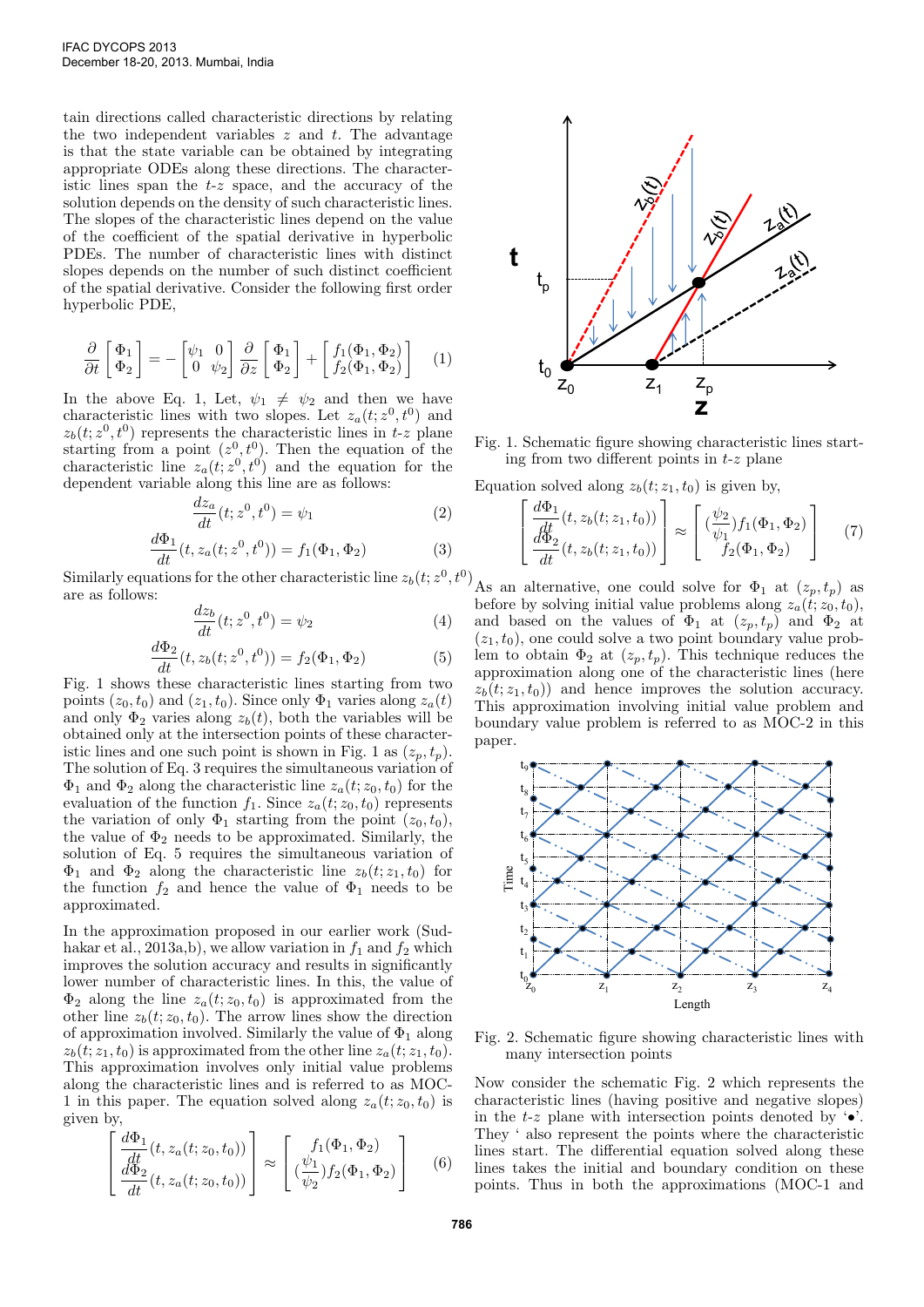MOC-2), the differential equations need to be solved for each characteristic line and need to be restarted from every intersection point where a new initial condition is generated.

#### 3. DIFFERENTIAL TRANSFORM

As in other transform methods, differential transform (DT) converts the original system of differential equations to a different domain. The equations are relatively easier to solve in the transformed domain. The solution to the original differential equations is obtained by inversion. For example, consider the following nonlinear ODE:

$$
\frac{dy}{dt} = f(y); \ y(0) = y_o \tag{8}
$$

The above differential equation in  $t$  domain is converted to algebraic equation in the alternate  $k$  domain by the application of DT. The algebraic equation is solved and the inverse transform is used to recover the solution  $y(t)$ .

Definition 1 (Chen and Ho, 1996) :

If  $y(t)$  is a continuously differentiable function, then its DT is given by the following equation,

$$
Y(k) = \frac{D^k}{k!} \left( \frac{d^k y(t)}{dt^k} \right)_{t=t_0}
$$
 where  $k = 0, 1, 2, \dots \infty$  (9)

where D is the domain length and  $Y(k)$  is called  $k^{\text{th}}$ spectrum of  $y(t)$ , spectrum or the DT of the function  $y(t)$ . Application of this definition to (8) results in the following set of algebraic equations:

$$
(k+1)Y(k+1) = F(k); Y(0) = y_o \tag{10}
$$

here  $F(k)$  and  $Y(k)$  represent the DT of  $f(y)$  and  $y(t)$ respectively, k represents the order of the derivative of a function. The higher order derivatives of a functions are obtained recursively from the above equation. Use of transform method such as above is expected to provide an alternate way to deal with the solution of nonlinear differential problems. Inverse DT is used which converts the equation from the  $k$  domain back to original variables in t domain.

Definition 2 (Chen and Ho, 1996) :

The inverse DT is given by the following equation

$$
y(t) = \sum_{k=0}^{\infty} \left(\frac{t - t_0}{D}\right)^k Y(k)
$$
 (11)

In the definition of DT, the index k runs from 0 to  $\infty$ . However, in practice k runs from 0 to N, where N is a finite value which represents the number of terms in the Taylor series representation of a function. Further a larger domain length D will require more number of terms in Taylor series for convergence. So it is advantageous to split the domain into several smaller sub-domains with independent Taylor series representation for each of the sub-domain involved.

$$
D = \sum_{i=1}^{n} d_i \tag{12}
$$

where  $n$  is the number of sub-domains. The number of such sub-domain is lower when the domain length D is small. In the application of MOC, the domain length is smaller which result in smaller number of sub-domains  $(n)$  with smaller number of Taylor series  $(N)$  term in each domain.

| Table 1. $k$ -domain expressions used for the case |  |                             |  |  |  |
|----------------------------------------------------|--|-----------------------------|--|--|--|
| studies in this paper are based on recurrence      |  |                             |  |  |  |
|                                                    |  | relations (Finkel, $2012$ ) |  |  |  |

| Functions $u(t)$      | Spectrum $U(k)$                                                                                                                                          |
|-----------------------|----------------------------------------------------------------------------------------------------------------------------------------------------------|
| u(0)                  | $U(0) = u(0)$                                                                                                                                            |
| $u(t) \pm v(t)$       | $U(k) \pm V(k)$                                                                                                                                          |
| $\lambda u(t)$        | $\lambda U(k)$                                                                                                                                           |
| $\frac{d^m u(t)}{dt}$ | $\frac{(k+m)!}{k!}U(k+m)$                                                                                                                                |
| u(t)v(t)              | $\sum_{i=0}^{k} U(i) V(k-i)$                                                                                                                             |
| $y(t) = u(t)^m$       | $Y(0) = U(0)^m$                                                                                                                                          |
| $y(t) = e^{u(t)}$     | $Y(k) = \frac{1}{kU(0)} \sum_{j=1}^{k} ([(m+1)j - k]$<br>$U(j)Y(k-j))$ for $k>0$<br>$Y(k) = \frac{1}{k} \sum_{j=1}^{k} jU(j)Y(k-j)$<br>$Y(0) = e^{U(0)}$ |

# 3.1 Pade approximation

Pade approximation is a rational approximation which has higher radius of convergence and requires lesser terms compared to Taylor series expansion. Use of this approximation in DT would accelerate the rate of convergence of series solution in each domain and would result in reduced computational load in the implementation of DT. There are several studies in the literature which have used Pade approximation along with series solution techniques such as DT, Adomian decomposition etc. Wazwaz (1999, 2001) have used Adomian decomposition method along with Pade approximation to get converged results.

## 4. APPLICATION OF DT TO MOC

As mentioned previously in the section, application of MOC to first order hyperbolic PDE results in the solution of nonlinear ODE along each corresponding characteristic line. This involves repeated solution of ODE for every intersection point and is computationally demanding. DT can provide alternative way to obtain the solution of ODE. We illustrate the application of DT to MOC for two case studies through dynamic simulation of fixed bed reactor and plug flow reactor.

#### 4.1 Application of DT based MOC to adiabatic fixed bed reactor - Dynamic simulation

The mathematical model of adiabatic fixed bed reactor which has characteristic lines with two positive slopes governed by  $\psi_1 = \frac{v}{\epsilon}$  and  $\psi_2 = v$  (Sudhakar et al. (2013a)) is given by,

$$
\frac{\partial C_A}{\partial t} = -\frac{v}{\epsilon} \frac{\partial C_A}{\partial z} - \frac{\rho_b r_A}{\epsilon} \tag{13}
$$

$$
\frac{\partial C_B}{\partial t} = -\frac{v}{2} \frac{\partial C_B}{\partial t} - \frac{\rho_b (r_B - r_A)}{r} \tag{14}
$$

$$
\frac{\partial \sigma_B}{\partial t} = -\frac{\partial \sigma_B}{\partial z} - \frac{\rho_0 (r_B + r_A)}{\epsilon} \tag{14}
$$
\n
$$
\frac{\partial T}{\partial T} = \frac{\partial T}{\partial t} + \frac{\rho_b}{\rho_b} \left(\Delta H - r_a + \Delta H - r_b\right) \tag{15}
$$

$$
\frac{\partial L}{\partial t} = -v \frac{\partial L}{\partial z} + \frac{\rho_0}{\rho C_p} (\Delta H_{r_A} r_A + \Delta H_{r_B} r_B); \tag{15}
$$

For this system, the application of MOC results in solving differential equations for each characteristic line. Consider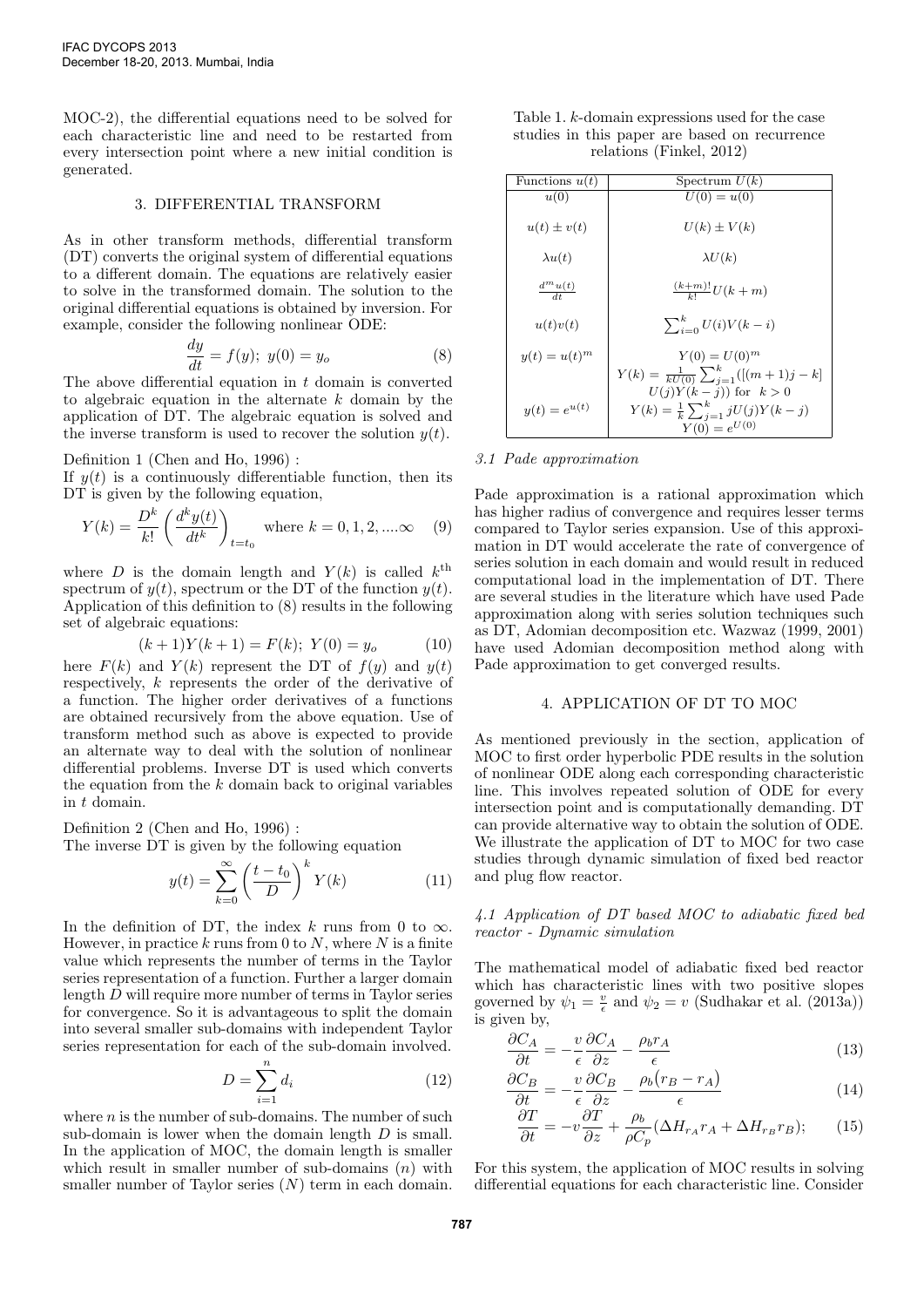the equation solved along one of the characteristic lines as given by the Eq. 16

$$
\frac{d}{dt} \begin{bmatrix} C_A \\ C_B \\ T \end{bmatrix} = \begin{bmatrix} -\frac{\rho_b r_A}{\epsilon} \\ -\frac{\rho_b (r_B - r_A)}{\epsilon} \\ \frac{\rho_b}{\rho C_p \epsilon} (\Delta H_{r_A} r_A + \Delta H_{r_B} r_B) \end{bmatrix}
$$
(16)

with the nonlinear reaction term is given by

$$
r_A = k_1 e^{\frac{-E_1}{RT}} C_A^{n_1}
$$
 (17)

$$
r_B = k_2 e^{\frac{-E_2}{RT}} C_B \tag{18}
$$

Let  $y_1(t) = C_A(t), y_2(t) = C_B(t), y_3(t) = T(t), r_A(t)$ and  $r_B(t)$  be variables in time domain and  $Y_1(k)$ ,  $Y_2(k)$ ,  $Y_3(k)$ ,  $R_A(k)$  and  $R_B(k)$  be the corresponding variables in the  $k$ -domain. Let us define the constants in the Eq. 16 as  $a_1 = -\frac{\rho_b}{\epsilon}, a_2 = \frac{\rho_b}{\rho C_p \epsilon}, b_1 = k_1, b_2 = \frac{-E_1}{R}, b_3 =$  $k_2$  and  $b_4 = \frac{-E_2}{R}$ . Application of DT to the Eq. 16 is given by the following equation

$$
\begin{bmatrix} Y_1(k+1) \\ Y_2(k+1) \\ Y_3(k+1) \end{bmatrix} = \begin{bmatrix} \frac{d}{k+1} a_1 R_1(k) \\ \frac{d}{k+1} a_1 (R_2(k) - R_1(k)) \\ \frac{d}{k+1} a_2 (\Delta H_{r_1} R_1(k) + \Delta H_{r_2} R_2(k)) \end{bmatrix}
$$
\n(19)

with  $Y_1(0) = y_1(0)$ ,  $Y_2(0) = y_2(0)$ ,  $Y_3(0) = y_3(0)$ ,  $R_A(0) =$  $b_1e^{\frac{b_2}{Y_3(0)}}Y_1(0)^{n_1}, R_B(0) = b_3e^{\frac{b_4}{Y_3(0)}}Y_2(0).$  The k-domain expression for nonlinear reaction term  $(r_A \text{ and } r_B)$  is given by observing four types of nonlinearity in the Eq. 17 and Eq. 18 as given below. The  $k$ -domain expression for each of these nonlinearity is based on recurrence relation as in Finkel (2012).

• Inverse nonlinearity,  $m_1 = \frac{1}{y_3}$ 

$$
M_1(k) = -\frac{1}{y_3(0)} \sum_{j=1}^{k} Y_3(j) M_1(k-j) \qquad (20)
$$

with  $M_1(0) = \frac{1}{y_3(0)}$ 

• Exponential nonlinearity,  $m_2 = \exp(b_2 m_1)$  and  $m_3 =$  $\exp(b_4m_1)$ 

$$
\begin{bmatrix} M_2(k) \\ M_3(k) \end{bmatrix} = \begin{bmatrix} \frac{1}{k} \sum_{j=1}^k \left( j b_2 M_1(j) M_2(k-j) \right) \\ \frac{1}{k} \sum_{j=1}^k \left( j b_4 M_1(j) M_3(k-j) \right) \end{bmatrix}
$$
(21)

with  $M_2(0) = \exp(b_2)M_1(0)$  and  $M_3(0) = \exp(b_4)M_1(0)$ • Power nonlinearity,  $m_4 = y_1^{n_1}$ 

$$
M_4(k) = \frac{1}{kY_1(0)} \sum_{j=1}^k [(n_1 + 1)j - k]Y_1(j)M_4(k - j)
$$
\n(22)

with  $M_4(0) = Y_1(0)^{n_1}$ 

• Product nonlinearity,  $r_1 = b_1 m_2 m_4$  and  $r_2 = b_3 m_3 y_2$ 

$$
\begin{bmatrix} R_1(k) \\ R_2(k) \end{bmatrix} = \begin{bmatrix} \sum_{j=0}^{k} \left( b_1 M_2(j) M_4(k-j) \right) \\ \sum_{j=0}^{k} \left( b_3 M_3(j) Y_2(k-j) \right) \\ \sum_{j=0}^{k} \left( b_3 M_3(j) Y_2(k-j) \right) \end{bmatrix}
$$
 (23)  
with  $R_1(0) = b_1 M_2(0) Y_1(0)$  and  $R_2(0) = b_3 M_3(0) Y_2(0)$ 

From the  $k$ -domain expressions,  $k$  spectrum of desirable order can be calculated recursively. This k spectrum can be used to obtain solution in original domain using inverse transform through Taylor or Pade approximation.

Application of DT can be similarly performed on the modified equation for the other characteristic line. Fig. 3 shows the dynamic response of adiabatic fixed bed reactor for a step down change of 20% in the inlet velocity. For DT based approximations shown in Fig. 3, the number of sub-domain  $(n)$  is taken to be 1 and the number of series terms  $(N)$  is taken to be 9. It is seen that the resulting response matches with the solution given by MOC with numerical integration using ODE15s in MATLAB. Table 2 gives the computational load involved in using DT and numerical integration for the solution of resulting differential equations. From the table it is clear that use of DT based MOC reduces the computational load significantly.

Table 2. Computational load for different type of approximation in MOC

| Method             | Nodes | Computational |
|--------------------|-------|---------------|
|                    |       | load, s       |
| $MOC - NL$         | 11    | 5.9           |
| $MOC$ - $DT$       | 11    | 1.3           |
| with $n=1$ , $N=9$ |       |               |
|                    |       |               |
| $0.5\,$            |       |               |



Fig. 3. Dynamic response of adiabatic FBR for 20% step down in inlet velocity using nonlinear integration method and DT method.

In another simulation, the model is tested with 70% step down in inlet velocity. As the velocity is reduced, slope of the characteristic line increases and hence, we need to use a larger number of terms  $(N)$  in the series solution and split the domain into sub-domains. Further we have used Pade based expansion of spectral terms for convergence. Thus in this case we have used 4 sub-domains and in each sub-domain Pade approximation is used with 3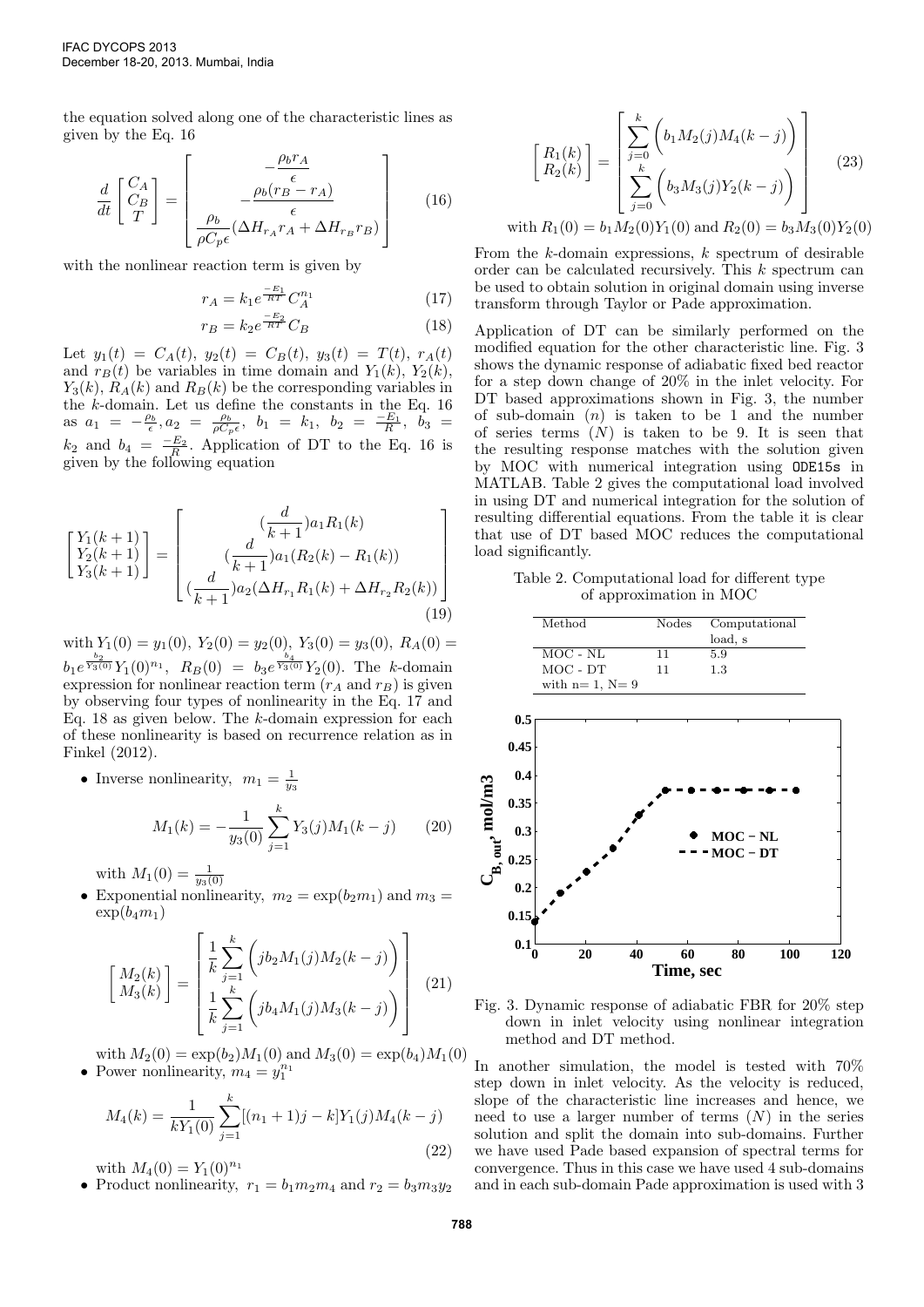Table 3. Computational load for different type of approximation in MOC

| Method                    | Nodes | Computational |
|---------------------------|-------|---------------|
|                           |       | load, s       |
| MOC - NL                  | 11    | 3.11          |
| MOC - DT                  | 11    | 1.62          |
| with $n=4$ , Nu= 3, Dn= 2 |       |               |

terms for the numerator and 2 terms for the denominator. The computational demand using DT based MOC and nonlinear integration (ODE15s) based MOC is shown in Table 3. This shows that use of DT-Pade approximation to the resulting ODE in MOC implementation can greatly help in reducing the computational load without degrading the resulting solution.



Fig. 4. Dynamic response of adiabatic FBR for 70% step down in inlet velocity using nonlinear integration method and DT method. Nu - number of terms in numerator, Dn - number of terms in denominator and n - number of sub-domains

# 4.2 Application of DT based MOC to non-adiabatic PFR with counter current heating - Dynamic simulation

The mathematical model for plug flow reactor with counter current heating is given below. It has characteristic lines with double slopes with,  $\psi_1 = v_r > 0$  and  $\psi_2 = -v_c < 0$ (Sudhakar et al. (2013b)).

$$
\frac{\partial C_A}{\partial t} = -v_r \frac{\partial C_A}{\partial z} - r_A \tag{24}
$$

$$
\frac{\partial C_B}{\partial t} = -v_r \frac{\partial C_B}{\partial z} - (r_B - r_A) \tag{25}
$$

$$
\frac{\partial T_r}{\partial t} = -v_r \frac{\partial T_r}{\partial z} + \left(\frac{\Delta H_{r_A}}{\rho_r C p_r} r_A + \frac{\Delta H_{r_B}}{\rho_r C p_r} r_B\right) + \frac{U}{\rho_r C p_r V_r} (T_c - T_r) \tag{26}
$$

$$
\frac{\partial T_c}{\partial t} = v_c \frac{\partial T_c}{\partial z} - \frac{U}{\rho_c C p_c V_c} (T_c - T_r)
$$
\n(27)

The above model is solved using MOC based on two approximations as mentioned previously, i.e, MOC-1 and MOC-2. Though the approximation involving boundary value problem show more accurate response compared to the one involving only initial value problem, the computational load involved in the former is higher compared to latter. As shown for adiabatic FBR, we use DT based

Table 4. Nodal and computational requirement for various approximations used in solving unsteady countercurrent PFR

| Method            | <b>Nodes</b> | Computational |
|-------------------|--------------|---------------|
|                   |              | load, s       |
| $MOC-1$           | 11           | 14.8          |
| MOC-1 with DT     | 11           | 3.4           |
| $MOC-2$           | 11           | 26.27         |
| $MOC-2$ with $DT$ | 11           | 4.87          |

approximation in MOC to reduce the computational load. This approximation results in algebraic equation as before and the boundary value problem now turn to be a solution of nonlinear algebraic equation which is solved using fsolve in MATLAB.

There are three types of nonlinearity for this model equation, inverse nonlinearity, product nonlinearity and exponential nonlinearity. As before, k-domain expression for each of this nonlinearity is based on recurrence relation as derived in Finkel (2012). As the problem is convection dominated and the velocity is not varied, the time interval over which equation for the solution variables solved is small. Thus we use  $N = 2$  and number of sub-domain is fixed to one without any Pade approximation. The combination of MOC-DT as discussed above is applied to the countercurrent PFR. From Table 4 and Fig. 5, it is clear that the use of DT results in reduced computational load without compromising the accuracy of the resulting response.



Fig. 5. Dynamic response of countercurrent PFR for 20% step up in inlet temperature of countercurrent heating fluid. DT is used with  $k = 0, 1, 2$ 

#### 5. CONCLUSION

In this contribution, DT based approximation is introduced in MOC model to reduce the computational load. Although DT is being used for solving differential equations in the literature, the radius of convergence is generally small as it is based on Taylor series approximation. Pade approximation is used to increase the radius of convergence of this method.

The DT based MOC model is obtained for two case studies involving fixed bed reactor and plug flow reactor. In both